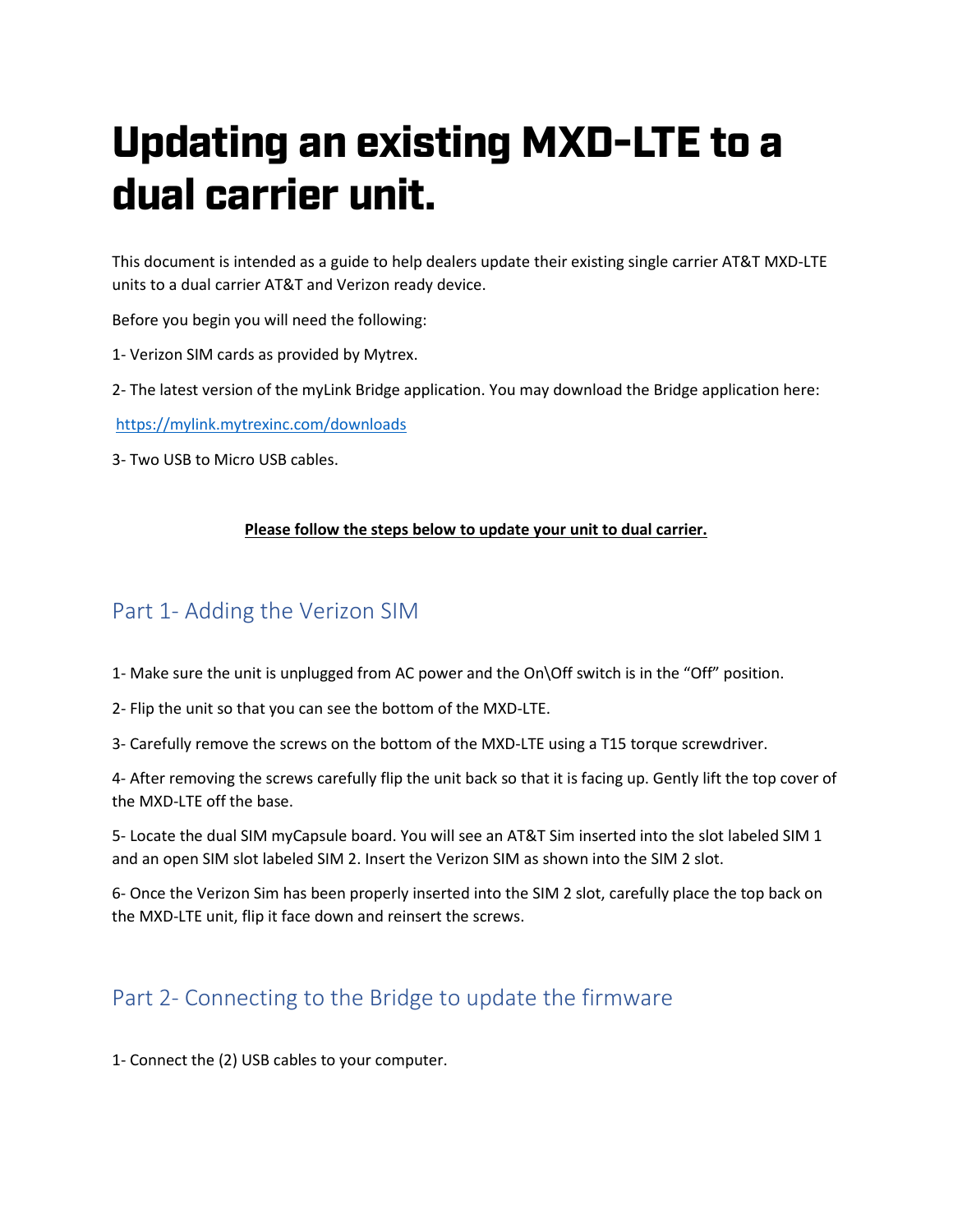2- Connect the MicroUSB connectors to the back of the MXD-LTE unit in ports #1 and #2. (Note: Order is not important, as long as they are both connected).

3- Open the bridge program.

4- Turn on the MXD-LTE and wait for it to connect to the bridge. Once connected the fields Unit Serial number, Unit IMEI, SIM1, SIM 2, Unit Version, Capsule Version will be populated with unit specific details, and LTE icon and myLink cloud icon will be blue as shown below.



#### 5- Click "Advanced" to open additional bridge features.

| MXDLTE USB Bridge - v2.0.1 |                                        |                            |                                     |                           |                                                            | $\Box$<br><b>Basic Developer</b> | $\times$ |
|----------------------------|----------------------------------------|----------------------------|-------------------------------------|---------------------------|------------------------------------------------------------|----------------------------------|----------|
|                            |                                        |                            | $\text{H}$ $\Rightarrow$ $\bigcirc$ |                           |                                                            |                                  |          |
| Unit Info                  | <b>Port Status</b>                     |                            | <b>Tools &amp; Settings</b>         |                           |                                                            |                                  |          |
| Unit Serial Number L1091V  |                                        |                            | Dealer tools                        | <b>Make Verizon Ready</b> | 0%                                                         |                                  |          |
| Unit IMEI 355285081255380  | ÷                                      | Mytrex port □ Auto connect | Port info                           |                           | Update Firmware Version   Update Clearcomm   Configure SIM |                                  |          |
| SIM 189011703278285120328  |                                        |                            | Firmware                            |                           |                                                            |                                  |          |
| SIM 2 89148000005843996307 | $\left  \bigoplus \right $ Bridge port | Auto connect               | <b>ClearComm</b>                    |                           |                                                            |                                  |          |
| Unit Version 1.4.1.0.0     | グ<br><b>Telit port</b>                 | □ Auto connect             | Dongle                              |                           |                                                            |                                  |          |
| Capsule Version 2.3.19     |                                        |                            | <b>Developer</b>                    |                           |                                                            |                                  |          |
| <b>ENV</b> production      | myLink                                 | $\Box$ Auto connect        |                                     |                           |                                                            |                                  |          |
|                            |                                        |                            |                                     |                           |                                                            |                                  |          |
|                            |                                        |                            |                                     |                           |                                                            |                                  |          |

**Note**: There are 3 items that need to be updated in order for the MXD-LTE to function as a dual carrier unit, they are: "Firmware", "Clearcomm", and "Configure SIM". Those 3 items are listed below the "Make Verizon Ready" button.

Each time you connect an MXD-LTE to the bridge, the bridge will read the state of the unit connected and highlight what specifically needs to be updated. Any items listed in gray will be updated automatically when the "Make Verizon Ready" button is clicked. Items listed in green have the latest updates and will not need to be updated.